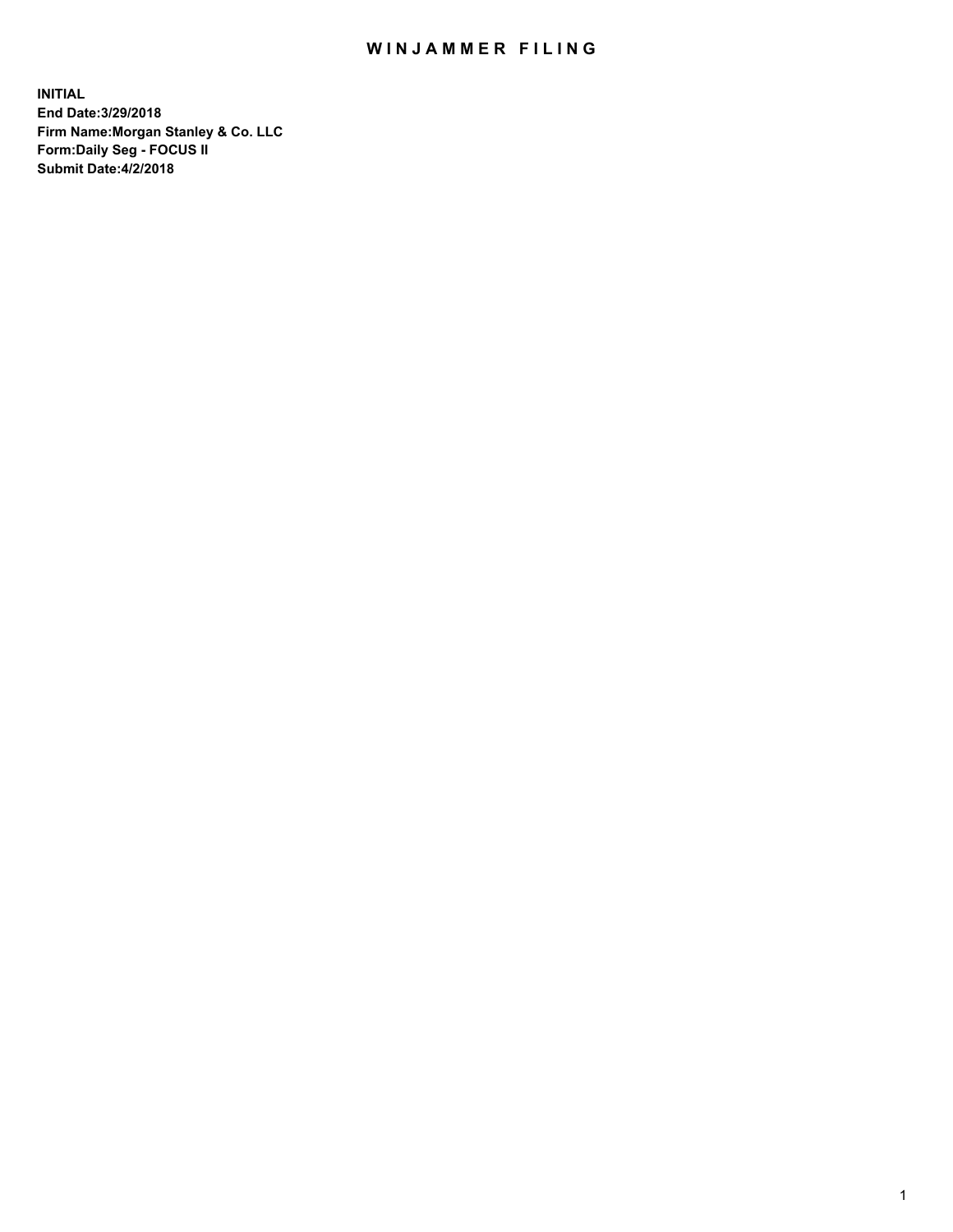## **INITIAL End Date:3/29/2018 Firm Name:Morgan Stanley & Co. LLC Form:Daily Seg - FOCUS II Submit Date:4/2/2018 Daily Segregation - Cover Page**

| Name of Company<br><b>Contact Name</b><br><b>Contact Phone Number</b><br><b>Contact Email Address</b>                                                                                                                                                                                                                          | Morgan Stanley & Co. LLC<br>Ikram Shah<br>212-276-0963<br>lkram.shah@morganstanley.com |
|--------------------------------------------------------------------------------------------------------------------------------------------------------------------------------------------------------------------------------------------------------------------------------------------------------------------------------|----------------------------------------------------------------------------------------|
| FCM's Customer Segregated Funds Residual Interest Target (choose one):<br>a. Minimum dollar amount: ; or<br>b. Minimum percentage of customer segregated funds required:%; or<br>c. Dollar amount range between: and; or<br>d. Percentage range of customer segregated funds required between: % and %.                        | 331,000,000<br>0 <sub>0</sub><br>00                                                    |
| FCM's Customer Secured Amount Funds Residual Interest Target (choose one):<br>a. Minimum dollar amount: ; or<br>b. Minimum percentage of customer secured funds required:%; or<br>c. Dollar amount range between: and; or<br>d. Percentage range of customer secured funds required between:% and%.                            | 140,000,000<br>0 <sub>0</sub><br>0 <sub>0</sub>                                        |
| FCM's Cleared Swaps Customer Collateral Residual Interest Target (choose one):<br>a. Minimum dollar amount: ; or<br>b. Minimum percentage of cleared swaps customer collateral required:% ; or<br>c. Dollar amount range between: and; or<br>d. Percentage range of cleared swaps customer collateral required between:% and%. | 92,000,000<br>0 <sub>0</sub><br>0 <sub>0</sub>                                         |

Attach supporting documents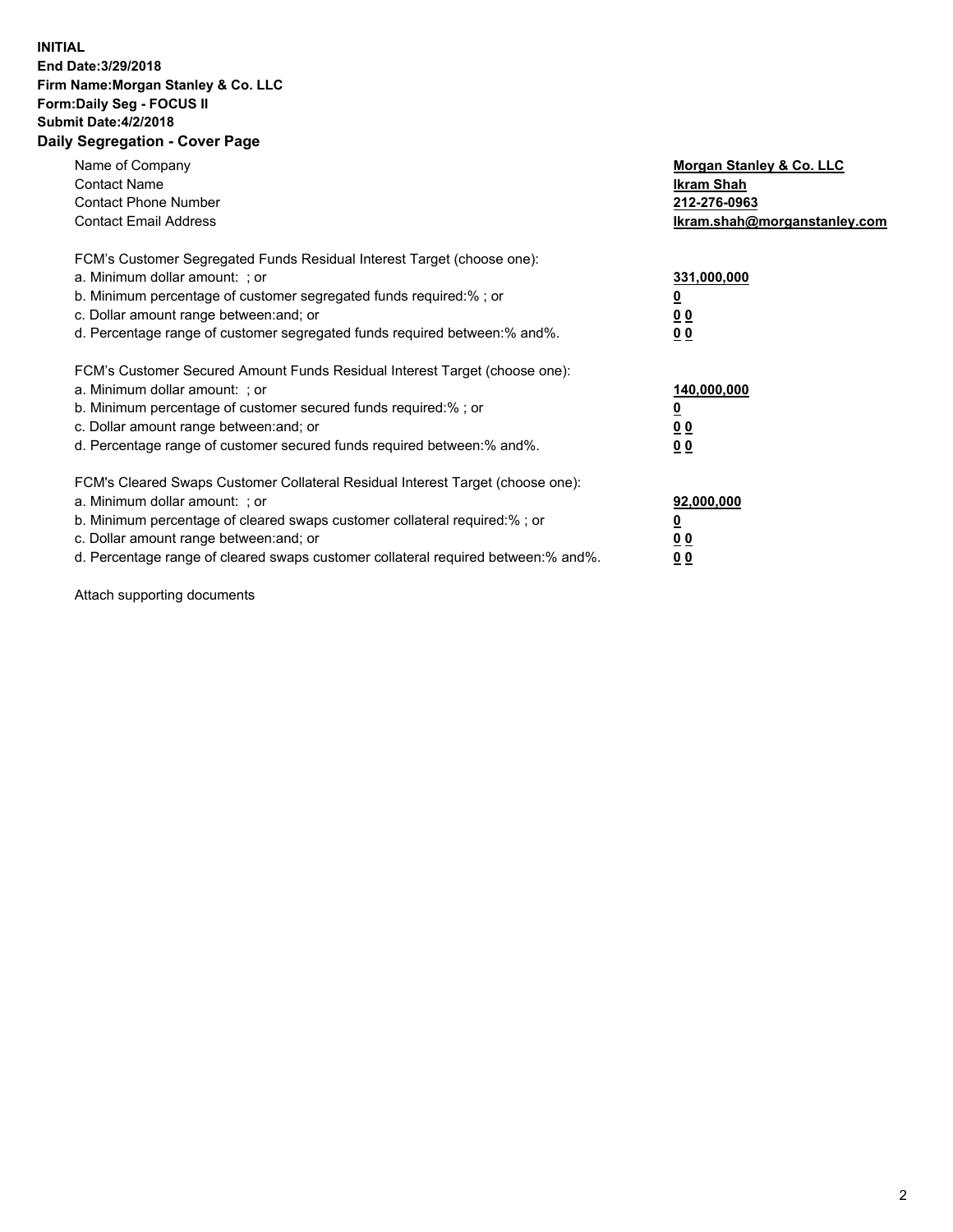## **INITIAL End Date:3/29/2018 Firm Name:Morgan Stanley & Co. LLC Form:Daily Seg - FOCUS II Submit Date:4/2/2018**

## **Daily Segregation - Secured Amounts**

|                | Foreign Futures and Foreign Options Secured Amounts                                                          |                                   |
|----------------|--------------------------------------------------------------------------------------------------------------|-----------------------------------|
|                | Amount required to be set aside pursuant to law, rule or regulation of a foreign                             | $0$ [7305]                        |
| 1.             | government or a rule of a self-regulatory organization authorized thereunder                                 |                                   |
|                | Net ledger balance - Foreign Futures and Foreign Option Trading - All Customers<br>A. Cash                   |                                   |
|                |                                                                                                              | 3,369,253,907 [7315]              |
|                | B. Securities (at market)                                                                                    | 2,016,816,375 [7317]              |
| 2.<br>3.       | Net unrealized profit (loss) in open futures contracts traded on a foreign board of trade                    | <u>-145,339,220</u> [7325]        |
|                | Exchange traded options                                                                                      |                                   |
|                | a. Market value of open option contracts purchased on a foreign board of trade                               | 29,673,319 [7335]                 |
|                | b. Market value of open contracts granted (sold) on a foreign board of trade                                 | -20,869,169 [7337]                |
| 4.             | Net equity (deficit) (add lines 1. 2. and 3.)                                                                | 5,249,535,212 [7345]              |
| 5.             | Account liquidating to a deficit and account with a debit balances - gross amount                            | 94,696,216 [7351]                 |
|                | Less: amount offset by customer owned securities                                                             | -93,912,970 [7352] 783,246 [7354] |
| 6.             | Amount required to be set aside as the secured amount - Net Liquidating Equity<br>Method (add lines 4 and 5) | 5,250,318,458 [7355]              |
| 7.             | Greater of amount required to be set aside pursuant to foreign jurisdiction (above) or line<br>6.            | 5,250,318,458 [7360]              |
|                | FUNDS DEPOSITED IN SEPARATE REGULATION 30.7 ACCOUNTS                                                         |                                   |
| $\mathbf{1}$ . | Cash in banks                                                                                                |                                   |
|                | A. Banks located in the United States                                                                        | 315,680,533 [7500]                |
|                | B. Other banks qualified under Regulation 30.7                                                               | 650,860,323 [7520] 966,540,856    |
|                |                                                                                                              | [7530]                            |
| 2.             | Securities                                                                                                   |                                   |
|                | A. In safekeeping with banks located in the United States                                                    | 260,470,814 [7540]                |
|                | B. In safekeeping with other banks qualified under Regulation 30.7                                           | 0 [7560] 260,470,814 [7570]       |
| 3.             | Equities with registered futures commission merchants                                                        |                                   |
|                | A. Cash                                                                                                      | 5,580,788 [7580]                  |
|                | <b>B.</b> Securities                                                                                         | $0$ [7590]                        |
|                | C. Unrealized gain (loss) on open futures contracts                                                          | 149,026 [7600]                    |
|                | D. Value of long option contracts                                                                            | $0$ [7610]                        |
|                | E. Value of short option contracts                                                                           | 0 [7615] 5,729,814 [7620]         |
| 4.             | Amounts held by clearing organizations of foreign boards of trade                                            |                                   |
|                | A. Cash                                                                                                      | $0$ [7640]                        |
|                | <b>B.</b> Securities                                                                                         | $0$ [7650]                        |
|                | C. Amount due to (from) clearing organization - daily variation                                              | $0$ [7660]                        |
|                | D. Value of long option contracts                                                                            | 0 [7670]                          |
|                | E. Value of short option contracts                                                                           | 0 [7675] 0 [7680]                 |
| 5.             | Amounts held by members of foreign boards of trade                                                           |                                   |
|                | A. Cash                                                                                                      | 2,588,167,375 [7700]              |
|                | <b>B.</b> Securities                                                                                         | 1,756,345,561 [7710]              |
|                | C. Unrealized gain (loss) on open futures contracts                                                          | $-145,488,245$ [7720]             |
|                | D. Value of long option contracts                                                                            | 29,673,319 [7730]                 |
|                | E. Value of short option contracts                                                                           | -20,869,169 [7735] 4,207,828,841  |
|                |                                                                                                              | $[7740]$                          |
| 6.             | Amounts with other depositories designated by a foreign board of trade                                       | $0$ [7760]                        |
| 7.             | Segregated funds on hand                                                                                     | $0$ [7765]                        |
| 8.             | Total funds in separate section 30.7 accounts                                                                | 5,440,570,325 [7770]              |
| 9.             | Excess (deficiency) Set Aside for Secured Amount (subtract line 7 Secured Statement                          | 190,251,867 [7380]                |
|                | Page 1 from Line 8)                                                                                          |                                   |
|                |                                                                                                              |                                   |

- 10. Management Target Amount for Excess funds in separate section 30.7 accounts **140,000,000** [7780]
- 11. Excess (deficiency) funds in separate 30.7 accounts over (under) Management Target **50,251,867** [7785]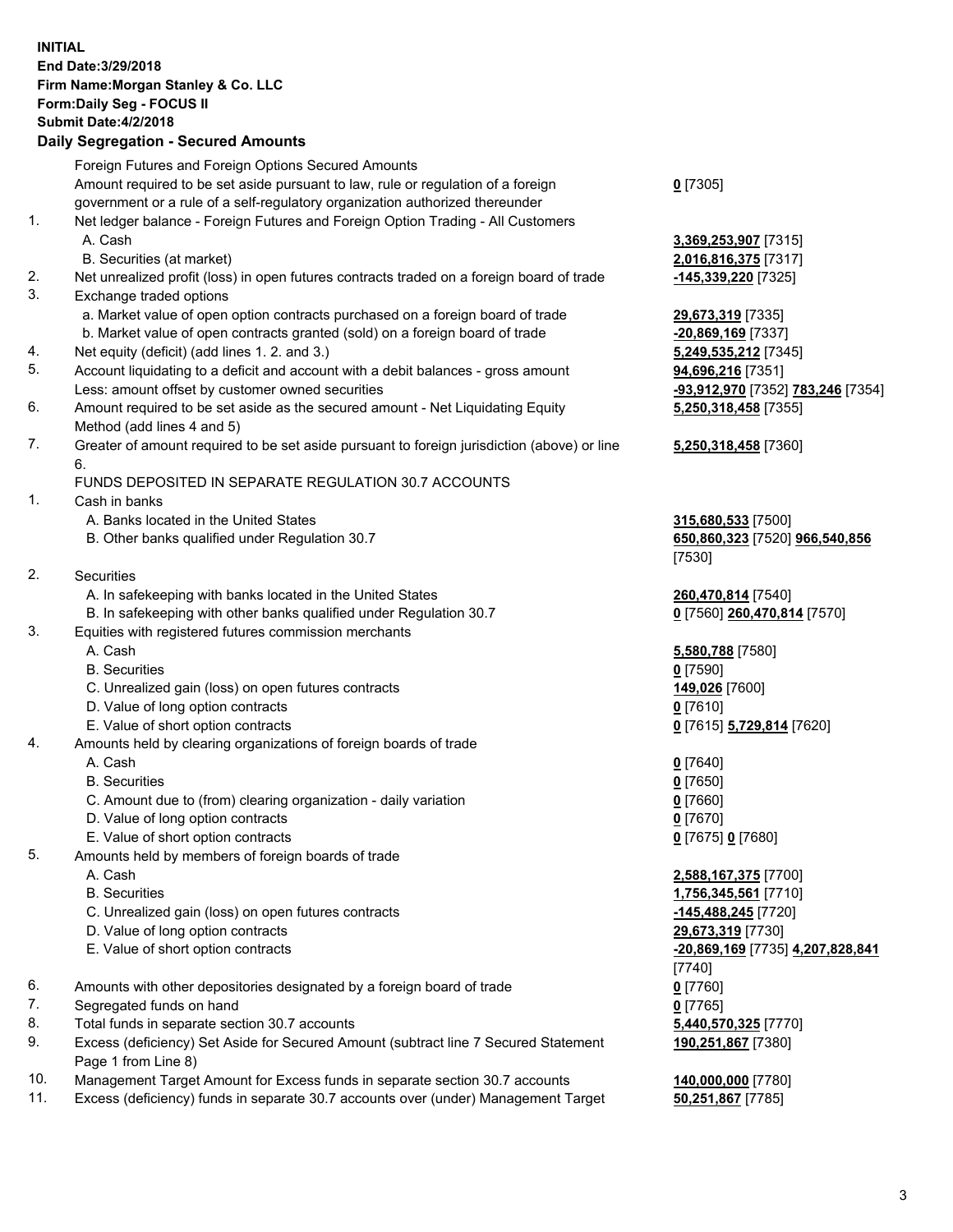**INITIAL End Date:3/29/2018 Firm Name:Morgan Stanley & Co. LLC Form:Daily Seg - FOCUS II Submit Date:4/2/2018 Daily Segregation - Segregation Statement** SEGREGATION REQUIREMENTS(Section 4d(2) of the CEAct) 1. Net ledger balance A. Cash **10,622,254,391** [7010] B. Securities (at market) **5,164,653,655** [7020] 2. Net unrealized profit (loss) in open futures contracts traded on a contract market **457,110,767** [7030] 3. Exchange traded options A. Add market value of open option contracts purchased on a contract market **398,811,651** [7032] B. Deduct market value of open option contracts granted (sold) on a contract market **-634,381,107** [7033] 4. Net equity (deficit) (add lines 1, 2 and 3) **16,008,449,357** [7040] 5. Accounts liquidating to a deficit and accounts with debit balances - gross amount **280,607,056** [7045] Less: amount offset by customer securities **-241,630,361** [7047] **38,976,695** [7050] 6. Amount required to be segregated (add lines 4 and 5) **16,047,426,052** [7060] FUNDS IN SEGREGATED ACCOUNTS 7. Deposited in segregated funds bank accounts A. Cash **4,750,498,087** [7070] B. Securities representing investments of customers' funds (at market) **0** [7080] C. Securities held for particular customers or option customers in lieu of cash (at market) **966,142,131** [7090] 8. Margins on deposit with derivatives clearing organizations of contract markets A. Cash **6,518,955,685** [7100] B. Securities representing investments of customers' funds (at market) **0** [7110] C. Securities held for particular customers or option customers in lieu of cash (at market) **4,198,511,524** [7120] 9. Net settlement from (to) derivatives clearing organizations of contract markets **228,702,632** [7130] 10. Exchange traded options A. Value of open long option contracts **398,811,651** [7132] B. Value of open short option contracts **-634,381,107** [7133] 11. Net equities with other FCMs A. Net liquidating equity **3,112,477** [7140] B. Securities representing investments of customers' funds (at market) **0** [7160] C. Securities held for particular customers or option customers in lieu of cash (at market) **0** [7170] 12. Segregated funds on hand **0** [7150] 13. Total amount in segregation (add lines 7 through 12) **16,430,353,080** [7180] 14. Excess (deficiency) funds in segregation (subtract line 6 from line 13) **382,927,028** [7190]

- 15. Management Target Amount for Excess funds in segregation **331,000,000** [7194]
- 16. Excess (deficiency) funds in segregation over (under) Management Target Amount Excess

**51,927,028** [7198]